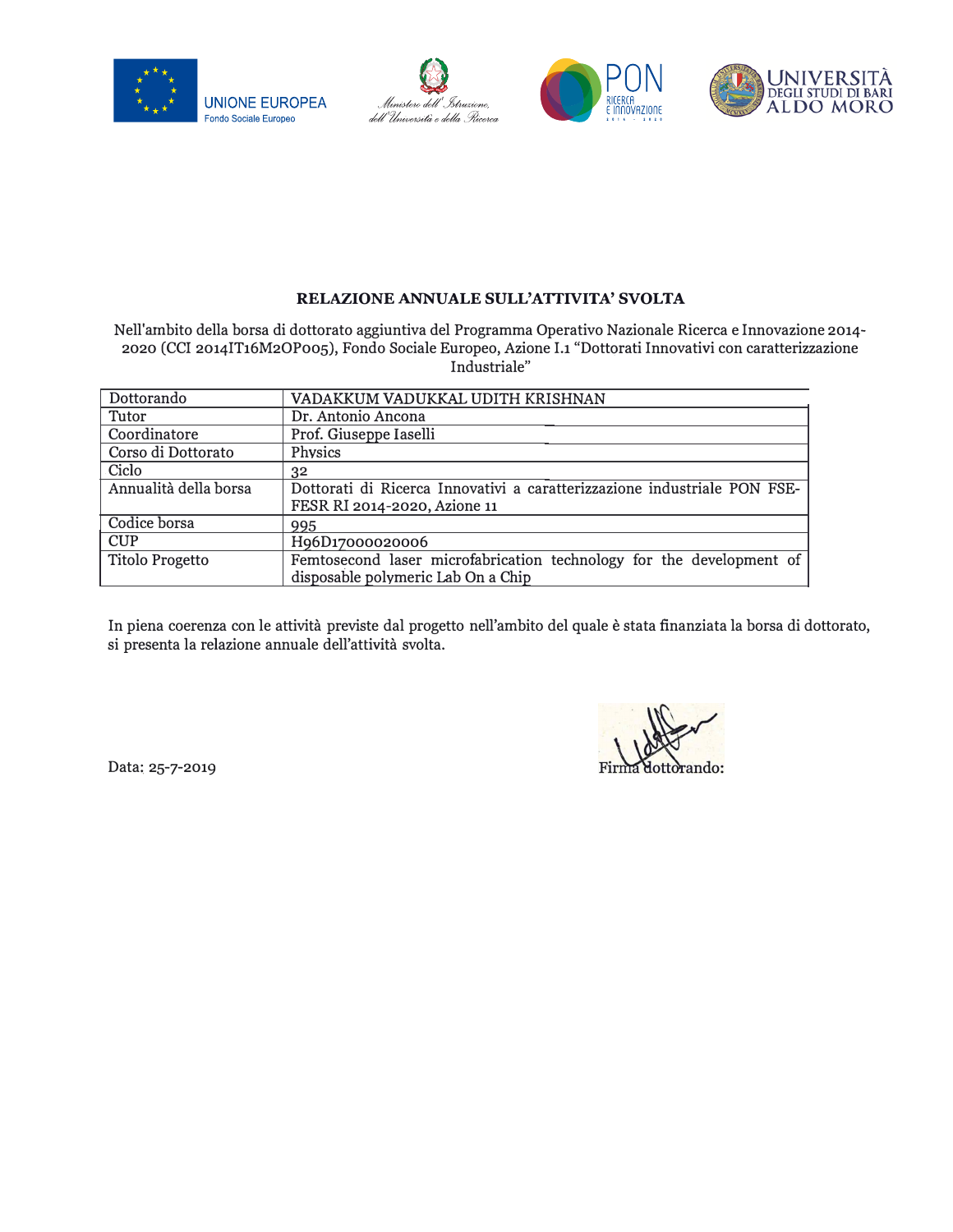





# **Dipartimento Interateneo di Fisica "***Michelangelo Merlin"*

Dottorato di Ricerca in Fisica XXXII ciclo PhD: Udith Krishnan **2 nd year activity report**

# **Introduction**

In recent years, there has been a growing interest in developing miniaturized microfluidic systems collectively called micro total analysis systems and lab on a chip system. A Lab on a Chip (LoC) can be defined as a device in which multiple laboratory techniques are integrated in a chip of few square centimetres. Lab on a chip field mainly relies on microfluidics technology. Microfluidic technology used in lab on a chip devices allows to manufacture lot of microchannels. The microchannels network design must be precisely elaborated to achieve the desired features. Among the most interesting applications of LoCs technology, are fully-integrated portable microfluidic devices, called Point-Of-Care Test (POCT), capable of performing diagnostic tests directly at the patient's site (hospital, outpatient clinic, home) delivering the result in a few minutes after taking a small amount of biological sample (blood, tissue, etc.) without the need for particular knowledge or professional skills. The ever-increasing need to miniaturize POCT microfluidic devices to reduce the costs and quantities of analytes and samples to be used (such as limited biological samples to be taken on the field) and to have a perfect integrability and portability of the analytical systems pushes for the search for new prototyping technologies. LoCs have tremendous potential for application in various fields of life sciences and chemistry. In particular, in the last years polymer-based LoCs have generated a lot of interest because they are low-cost, fast response time, low analyte consumption, disposable devices and suitable for mass production.

The objective of my research is "Femtosecond laser microfabrication technology for the development of disposable polymeric Lab On a Chip". Femtosecond laser technology is a versatile tool for the rapid prototyping of polymeric lab on chip having different application. The fast, precise and contactless laser micromachining technology puts a growing interest in the prototyping of lab on a chip over conventional methods. The ultrashort pulse of femtosecond laser is a unique advantage to direct pattering on materials without any burrs and heat affected zones. This opens a door to improve other current LoC fabrication technologies with different applications. In particular, we are aiming to prototype a Polymeric Lab on chip by exploiting femtosecond laser technology for the purpose of extracting DNA from biological samples (tissues, blood, etc.) and integrate a laser ablated PMMA microdevice into neuroscience research also develop a system of modular microfluidic components that can be combined in a user defined manner.

Two different approaches are established for the fabrication of polymeric LoCs: (i) direct laser ablation of Polymethyl methacrylate (PMMA) substrate to fabricate the fluidic network; (ii) laser cutting of thin polycarbonate (PC) layers to build a multilayer chip structure.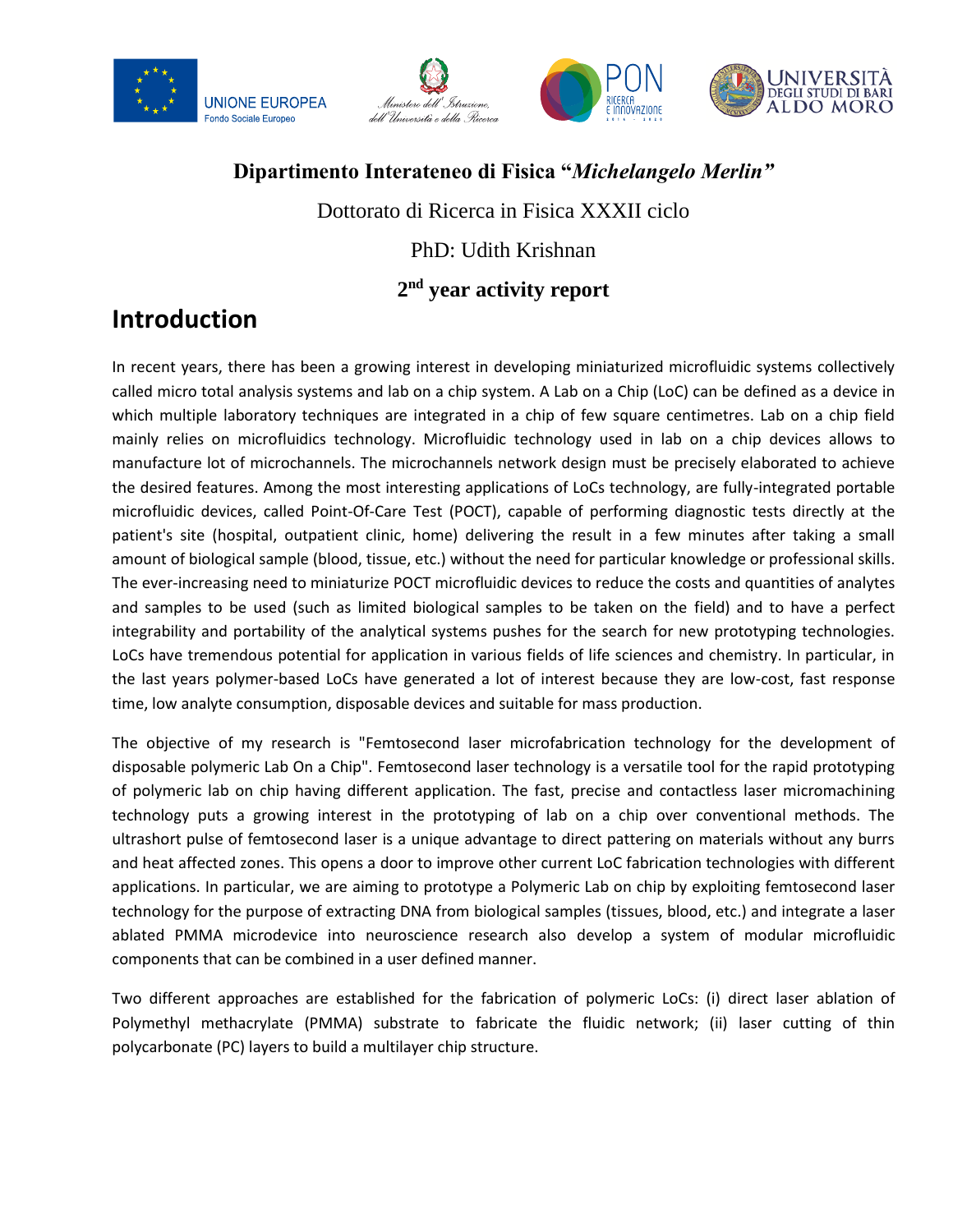







One of the most challenging steps in the fabrication of a microfluidic device is the bonding of a structured substrate with a cover plate to create effectively sealed microchannels. Exploiting the know-how and the laboratory facilities of the industrial partner STMicroelectronics-Lecce, new simple and robust thermally solvent assisted bonding methods were introduced for assembling the polymeric chips. Two procedures are established for PMMA-PMMA (Polymethyl methacrylate) and PC-PC (Polycarbonate) bonding, respectively.

In the First year, two building blocks for the DNA extraction LoC device have designed and optimized the laser micromachining parameters jointly with STMicroelectronics Lecce (Industrial partner). The building blocks are consisting of microfluidic channels, reservoirs, microvalve, inlet and outlet holes. In particular for microvalve a metallic mould is defined.

# 1. **Experimental description**

### **1.1 Experimental setup**

Laser micromachining was performed by using the TruMicro 5050 Femto Edition laser. The laser system (Figure 1) provides a laser light of 1030nm wavelength. Laser's pulse duration is 900 fs. The maximum power of the laser light on this system is 40W, as well as the maximum pulse energy is 400μJ.



 *Figure 1: Experimental setup for laser micromachining*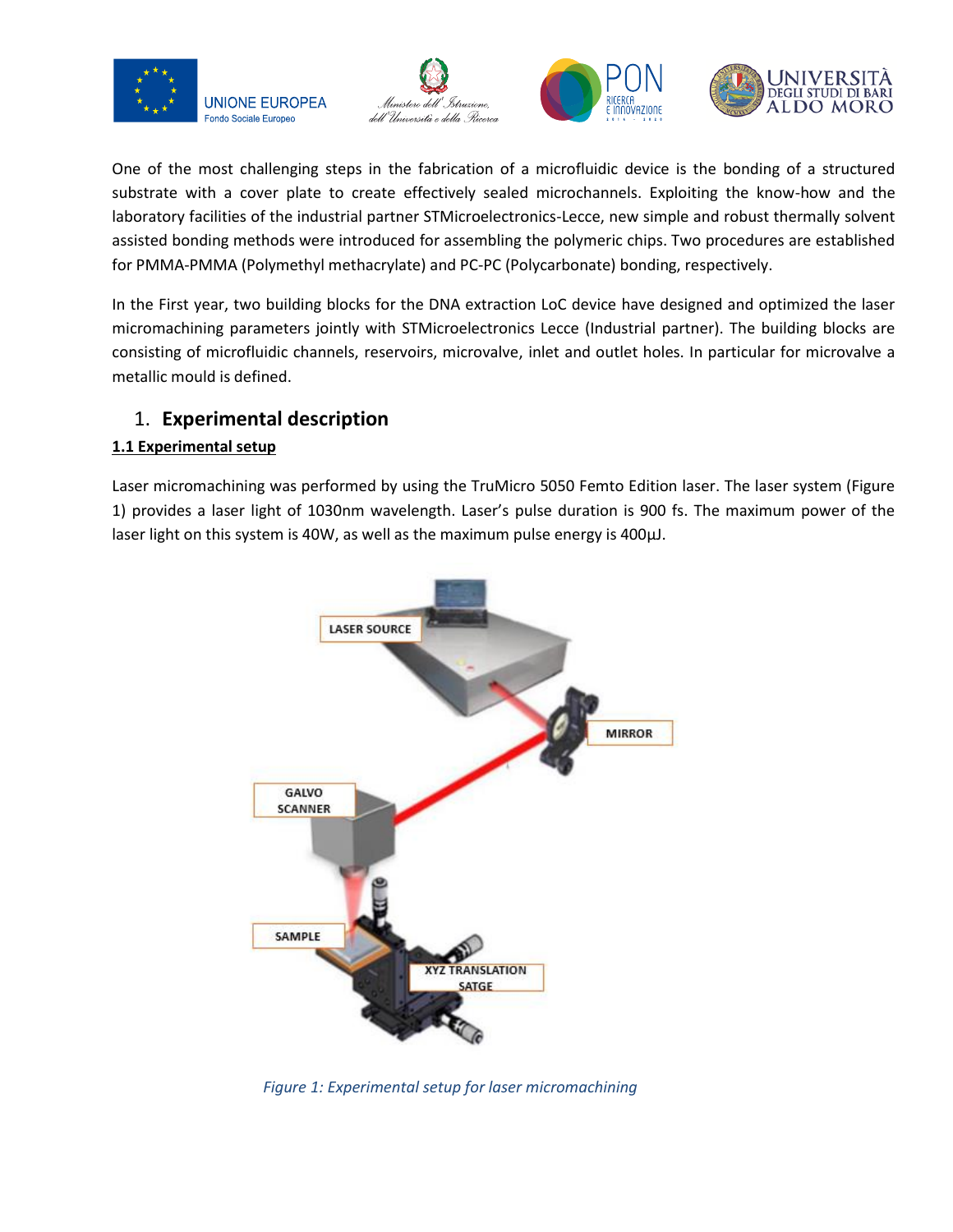







The flexibility of ultrafast laser technology and the ability of femtosecond pulses to produce "cold" ablation of the irradiated volume thus avoiding debris and recast layers enables rapid prototyping and high precision micromachining of LoCs devices with complex microfluidic channel networks.

# **2. Direct Fs laser ablation of PMMA substrate**

### **2.1 T-junction microchannel for DNA extraction LoC**

T-junction microchannels are one of the essential parts of a DNA extraction LoC for droplet generation. Manipulating the biological samples in microfluidic devices into droplets instead of a continuous stream requires to separation and detection of the particles.

We fabricated a T-junction micro channel in different dimensions (Tab.1) with two inlet holes and one outlet hole on a 3cmX3cmX1mm PMMA substrate (Figure 2), by exploiting an ultrashort laser source from TruMicro 5050 Femto Edition laser. The laser parameters are listed in (Tab.2).

|         | Length<br>' $11'$ (mm) | Length<br>$'L2'$ (mm) | <b>Width</b><br>$W1'$ (µm) | <b>Width</b><br>'W2' $(\mu m)$ | Depth 'D'<br>$(\mu m)$ | <b>Inlet and</b><br>outlet<br>hole<br>diameter<br>$'d'$ (mm) |
|---------|------------------------|-----------------------|----------------------------|--------------------------------|------------------------|--------------------------------------------------------------|
| Model 1 | 4                      |                       | 150                        | 100                            | 100                    | 1.8                                                          |
| Model 2 | 4                      |                       | 100                        | 50                             | 100                    | 1.8                                                          |

 *Tab 1: Dimensions of T-junction microchannel*



 *Figure 2: Schematic draw of T-junction microchannel with inlets and outlet*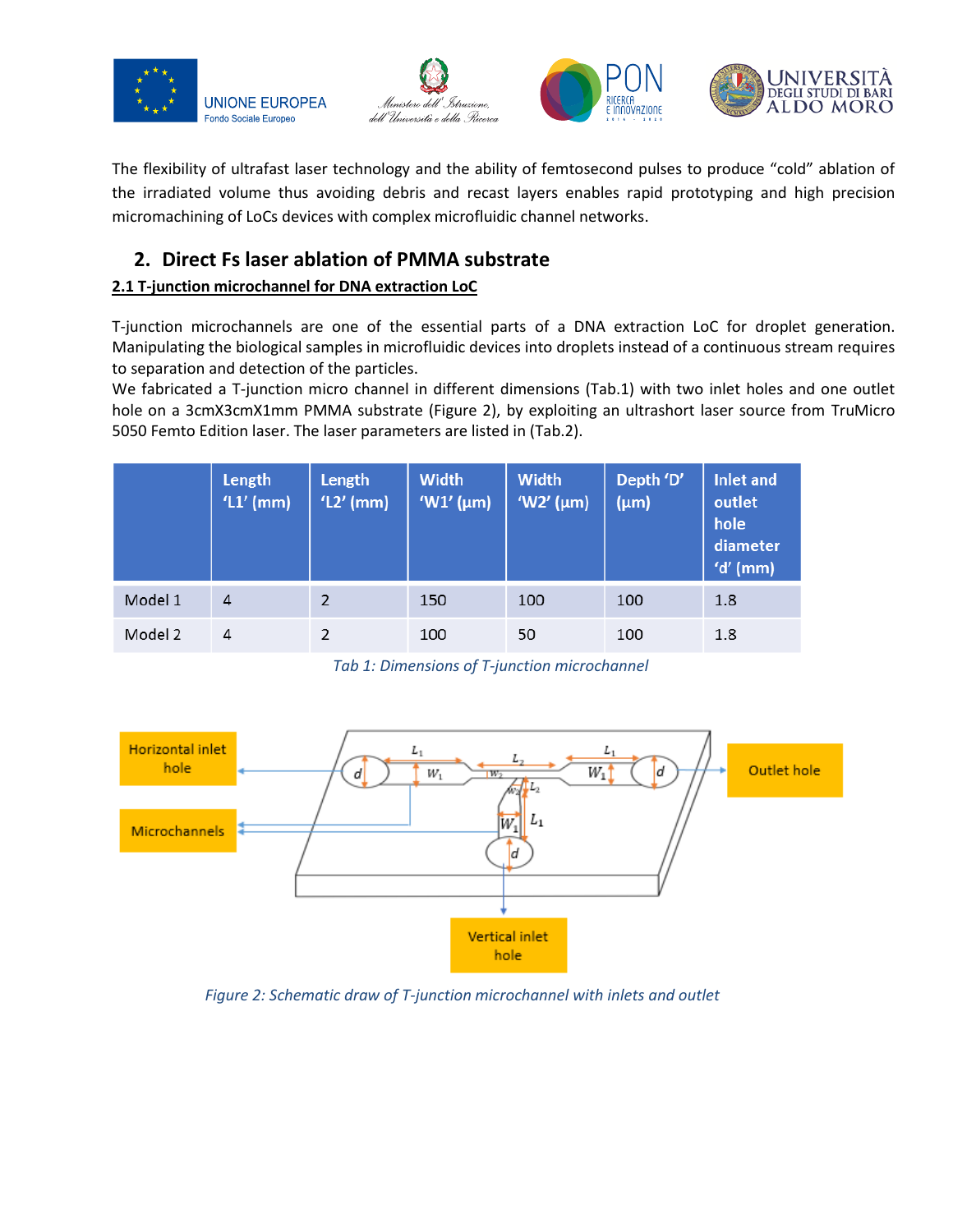





|                           | <b>Microchannel</b> | Inlet and outlet holes |  |
|---------------------------|---------------------|------------------------|--|
| <b>Laser power</b>        | 0.6W                | 0.8W                   |  |
| <b>Frequency</b>          | 50KHz               | 50KHz                  |  |
| Laser scan speed          | 40mm/s              | 25mm/s                 |  |
| <b>Number of loops</b>    | 1                   | 18                     |  |
| <b>Short pulse energy</b> | $12.1 \mu$          | $16.1\mu$              |  |
| <b>Hatch distance</b>     | $5 \mu m$           | $5 \mu m$              |  |

 *Tab 2: Laser parameters used for micromachining of T-junction microchannel*

#### **2.2 Integration of laser ablated PMMA microdevice into neuroscience research**

Neuroscience is the investigations on basic functions of the nervous system for understanding nervous system disorders and medical treatments. Recent developments in miniaturization based on microfabrication helps biologists to overcome the limitations of traditional cell culture methods. Soft-lithography is a widely used method for making micro and nanoscale structures using elastomeric elements and moulds by photolithography. The elastomeric polymer polydimethylsiloxane (PDMS) is the main component of BioMEMS platforms due to its optical transparency, thermal stability, low cost, biocompatibility, gas permeability and ease of fabrication. The devices used for neuroscience research are composed of fluidically isolated culture channels connected by a series of microchannels (Figure 2). This gives more control over the cellular microenvironment, with the ability to create distinct regions to mimic in vivo conditions. Here we are trying to integrate laser ablated PMMA microdevices into the neuronal cell culturing. Furthermore, we tried to fabricate same devices by hot embossing technique.



 *Figure 2: Schematic diagram of a microfluidic device for neuronal cell culture*

The laser ablated device was fabricated on a 3cmx3cmx1mm PMMA slab and consists of 2 large culture channels connected by microchannel arrays (Figure 3) 8µm deep and 10 µm wide. The laser parameters used for the fabrication are in the Tab.3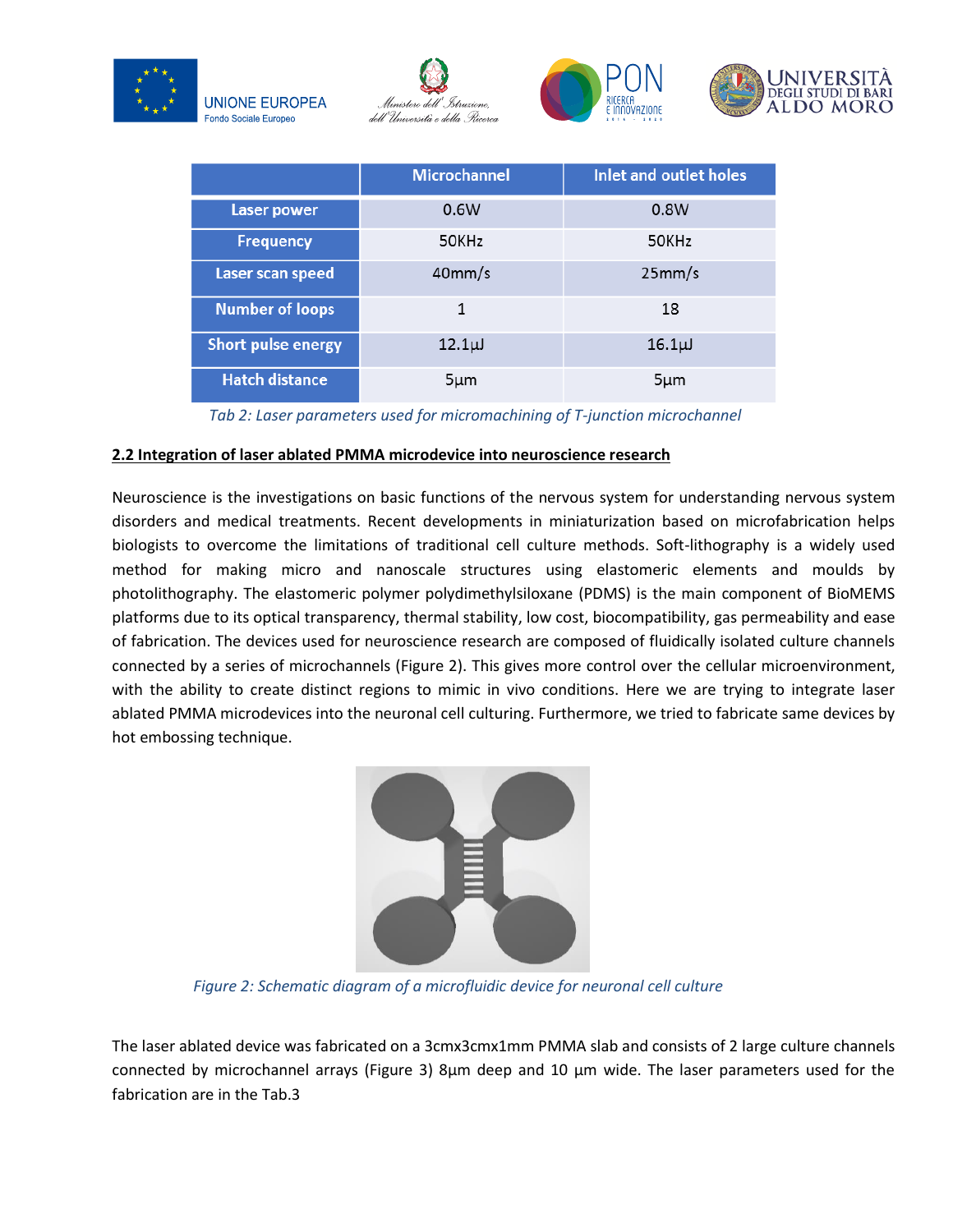







|                    | Laser parameters   |                       |
|--------------------|--------------------|-----------------------|
|                    | Microcahnnel array | Large culture channel |
| <b>Frequency</b>   | 0.625KHz           | 50KHz                 |
| Power              | 0.010W             | 0.6w                  |
| Laser scan speed   | 1mm/s              | 25mm/s                |
| <b>No.of loops</b> |                    |                       |

*Tab.3: Laser parameters used for the fabrication of microfluidic device for neuronal cell culture* 

 *Figure 3: Laser ablated device*

The device was sealed by a polyolefin tape and the fluid flow was tested with a florescent dyed (calcein) solution, finding that there was any leakage inside the device. But some air bubbles were formed inside the culture channel due to the relatively low depth of the well with consequent verylow amount of fluid filling it (Figure 4).



 *Figure 4: Microscopic image of the fluid flow (fluorescent dye solution) inside the device*

#### **Hot embossing:**

Hot embossing is fundamentally the stamping of a pattern into a polymer softened by raising the temperature of the polymer just above its glass transition temperature. We stamped a micropattern on 5mm thickened PMMA (Figure 5) relying on hot embossing protocol with the substrates made by photolithographic method (silicon substrate and UV glue substrate). The parameters used for hot embossing are in the Tab.4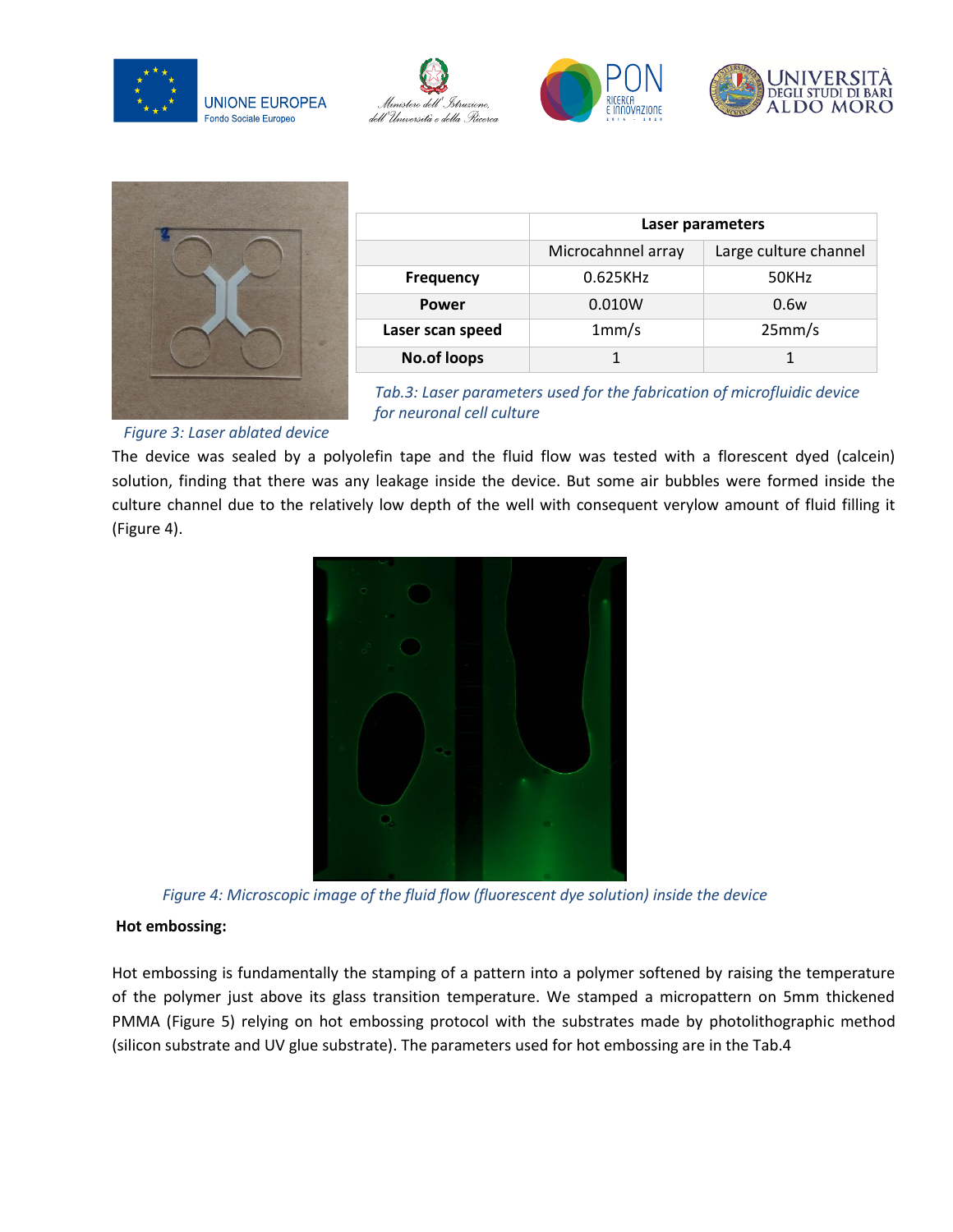





| <b>Loading temperature</b> | $120^{\circ}$ C  |
|----------------------------|------------------|
| Loading time               | $15 \text{ min}$ |
| <b>Cooling temperature</b> | $22^{\circ}$ C   |
| <b>Cooling time</b>        | 1 hour           |
| <b>Pressure load</b>       | $0.2$ ton        |

*Tab.4: Parameters used for hot embossing*



*Figure 5: Hot embossed micropattern on a 5mm thickened PMMA substrate*

The hot embossed device showed fluid leakage through the edge of the inlet holes after testing with calcien.

#### **2.3 Modular microfluidic system consisting laser ablated microchannel**

Modularity ultimately allows a researcher to purchase premade components and build their own network of devices, allowing them to design bespoke assays and experiments for a wide range of different studies, according to their needs.

Press fitting PDMS blocks into an enclosure of PMMA is a new idea raised to overcome the fluid leakage while joining PDMS blocks manufactured on 3D printed moulds. 3D printed mould shows irregularities on side walls which is enough for fluid leakage. A 15x15mm size enclosure has been made from PMMA, with CNC machined holes. Between each hole, 100µm deep channels have been laser ablated to connect the separate PDMS blocks (Figure 6).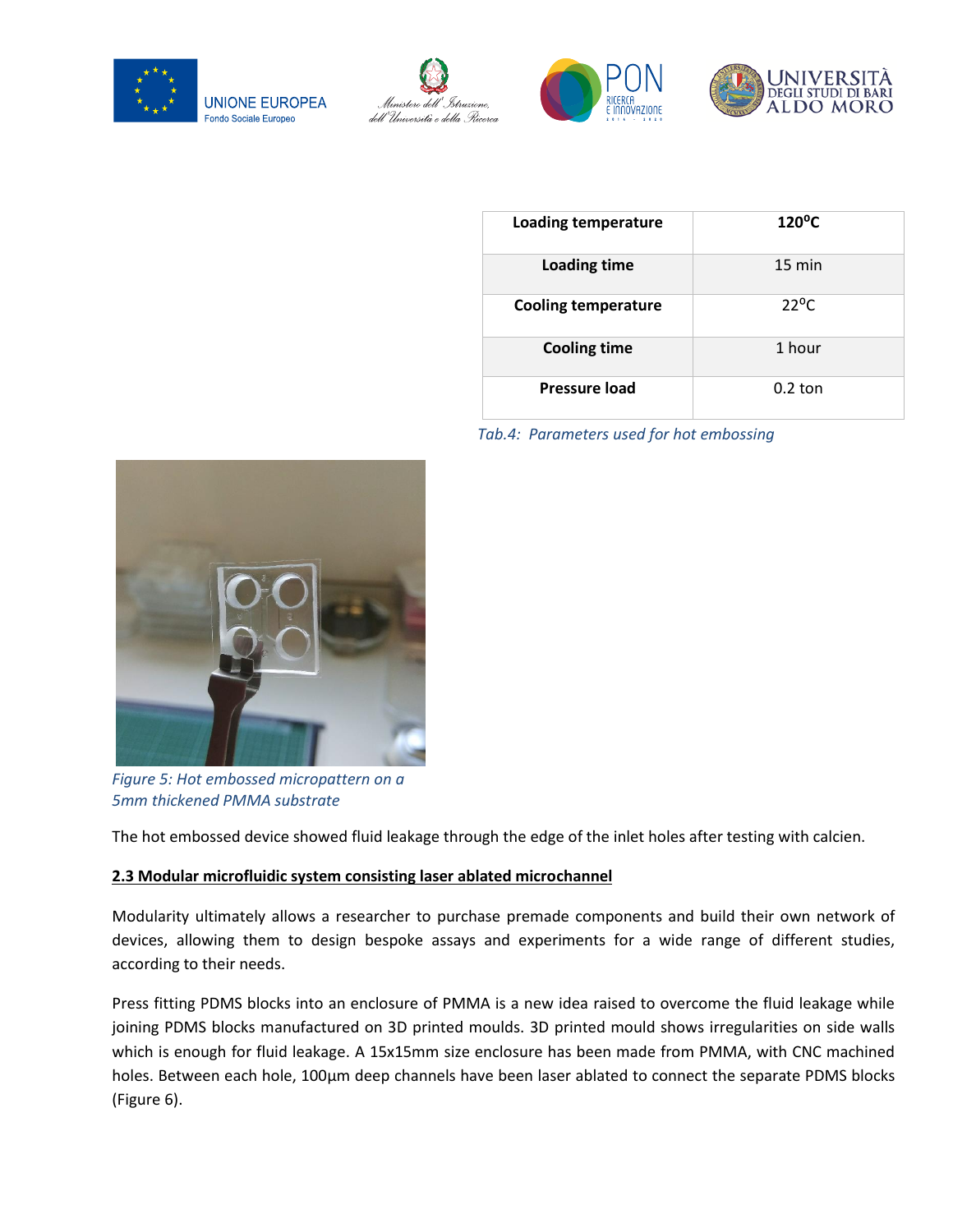









 *Figure 6: PMMA enclosure for press fitting the PDMS blocks*

The press fitted PDMS block device has been sealed with polyolefin tape. The fluid flow test performed using calcein showed fluid leakage at the lateral interface (Figure 7).



 *Figure 7: Fluid leakage through the lateral interface of the press fitted PDMS block device*

# **3. Fs laser cutting of thin polycarbonate sheet**

### **3.1 Multilayer chip**

Multilayer chip is another approach of prototyping a polymeric lab on a chip. The microfluidic system is produced with layer-by-layer manufacturing technology of laser-cut thin polymer sheets. Direct processing with ultrashort pulses offers a great potential for rapid prototyping together with possibility of getting smaller and more precise structures. A 250-micrometer polycarbonate (PC) shows desired material properties for a microfluidic system (hydrophobic, hydrophilic, transparent, etc.). Initially, the microfluidic system is constructively divided into individual layers (Figure 8). The microstructures on each layer are formed separately by laser cutting of thin PC (Figure 9). The microstructures are decided based on the final function and design of the LOC. Finally, all separate layers are stack together and joined to form a single chip by using different bonding techniques. We chose a rapid solvent bonding in between the layers. The parameters used for the laser cut given in Tab.5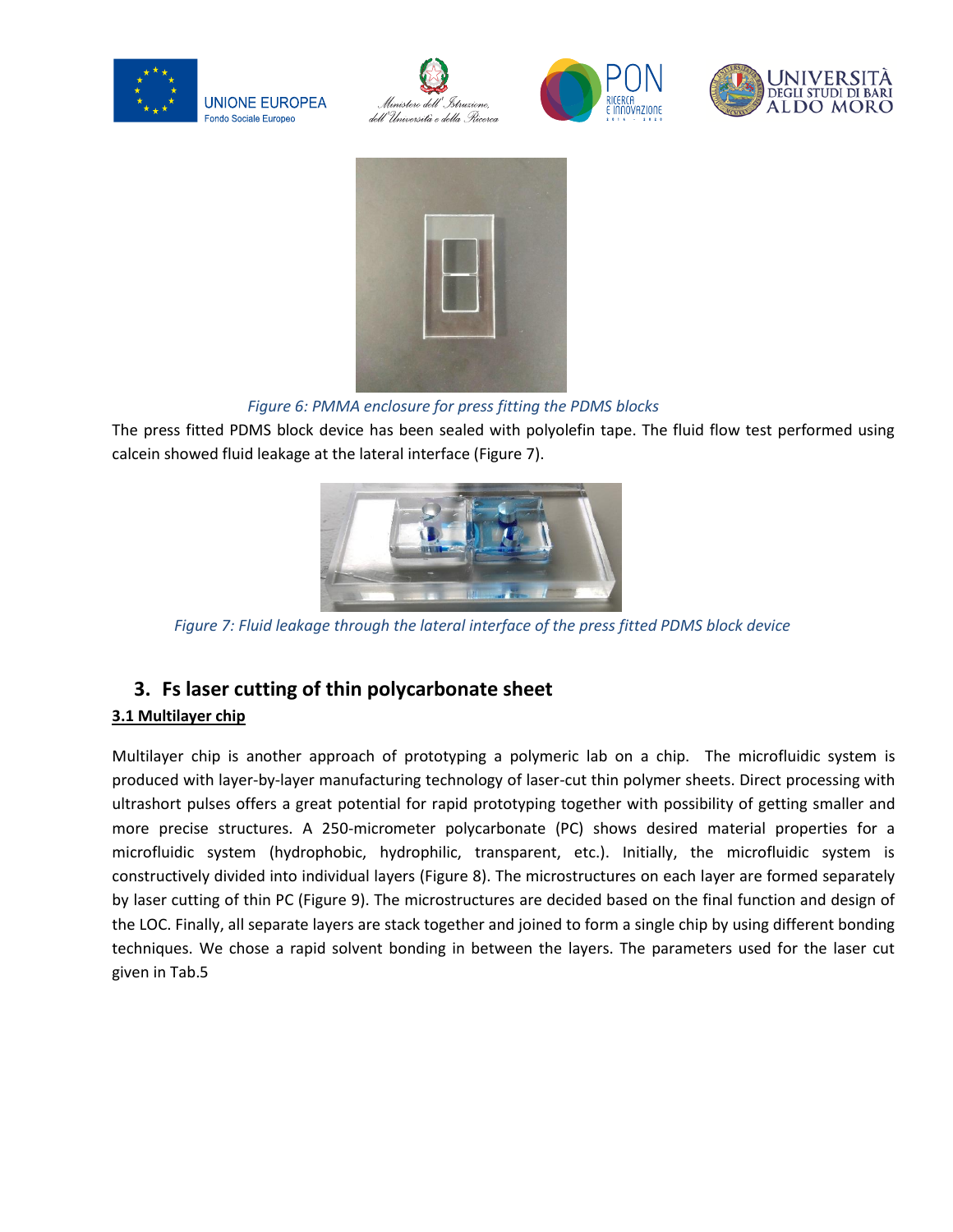











*layers of multilayer chip*

 *Figure 8: Schematic diagram of individual Figure 9: Laser cut microstructures on individual layers*

| <b>Laser parameters</b> |                    |  |
|-------------------------|--------------------|--|
| Frequency               | 50KHz              |  |
| Power                   | 0.4W               |  |
| Laser scan speed        | 40 <sub>mm/s</sub> |  |
| Short pulse energy      | $8.1\mu$           |  |
| Number of loops         | 10                 |  |
| Hatch distance          | $5 \mu m$          |  |

 *Tab.5: Parameters used for laser cut* 

# **4. Bonding of microfluidic devices**

Bonding is the final step of microfabrication and one of the most important steps to manufacture microdevices. Effectively sealed micro structured substrate is essential for the perfect functioning of microdevices. Thus, this process plays a key role in the manufacturing process of microdevices. Various bonding techniques have been developed for thermoplastic materials, such as thermal fusion bonding, chemical bonding, and solvent bonding.

#### **4.1 PMMA-PMMA bonding**

Conventional methods to bond PMMA to PMMA are thermal bonding UV assistant bonding, solvent bonding, microwave bonding, and friction spot welding. Here a cheap, deformation-free, and very simple method to bond PMMA-PMMA substrates is introduced which uses low pressure and moderate temperature in less time. This method is based on pouring isopropyl alcohol (IPA) between two PMMA substrates at moderate temperature.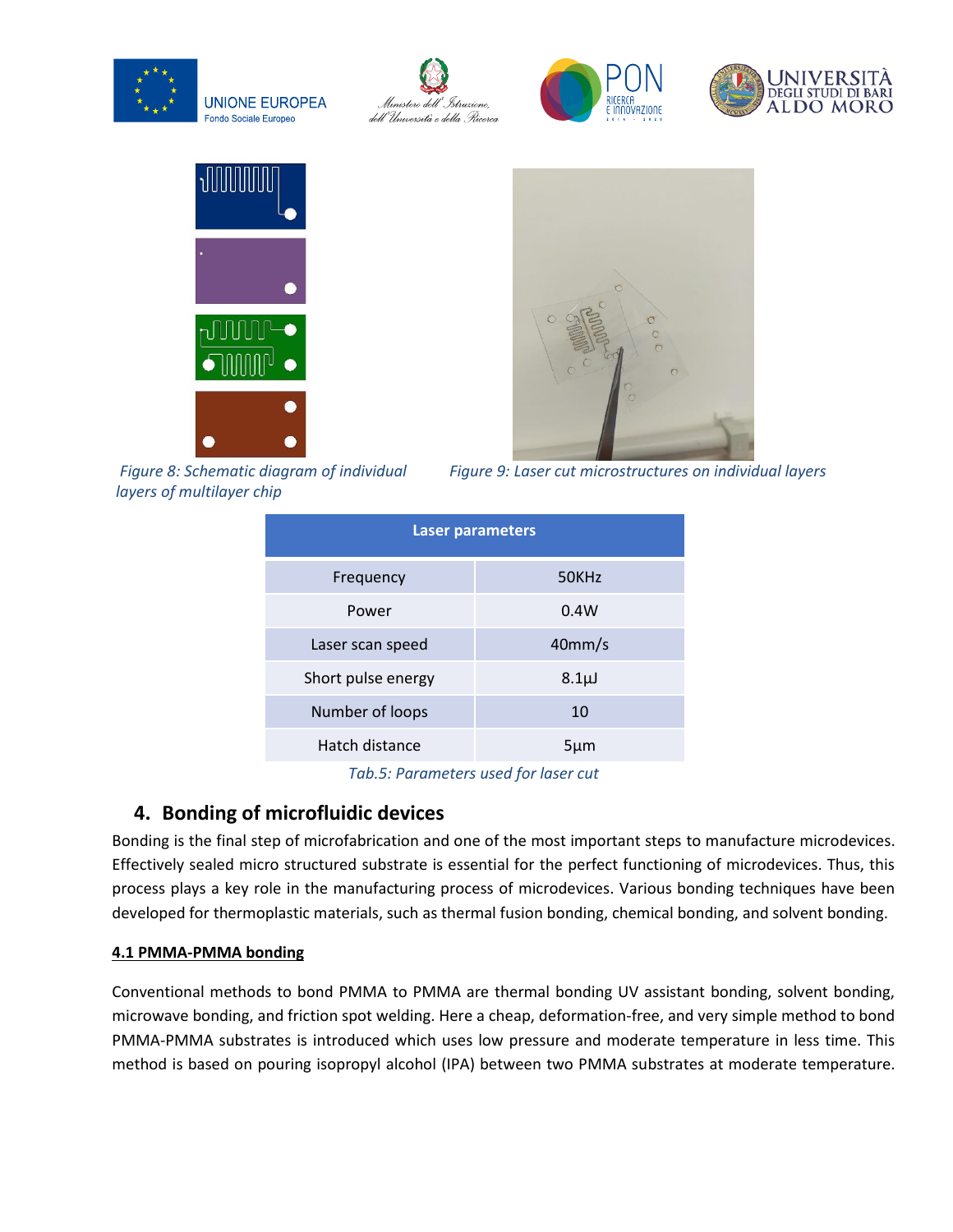







PMMA cannot be dissolved in IPA at room temperature because of the difference in the solubility parameter of PMMA with IPA. The solubility parameter of PMMA is  $20(/cm^{-2})^{1/2}$  and of IPA is 23.4  $(/cm^{-2})^{1/2}$ .

As a first step of bonding, the PMMA substrate was cleaned with IPA to eliminate the dust on the surface of PMMA. Nitrogen gas was used to dry out the substrates at room temperature. A few drops of IPA were poured onto the patterned surface of PMMA which was then covered with another plane PMMA slab. Then both PMMA slabs were stacked together with a plastic clamp (Figure 10). Finally the sample was put into a preheated oven at 120˚C for 5 minutes to get the chip bonded (Figure 11,12). A fluid injector portal was fixed at the inlet to inject the fluid inside (Figure 13). The fluid flow was tested by pumping water into the microchannel by using a micropump.



*Figure 10: Stacked PMMA slabs with plastic clamp* Figure 11: Bonded chip





 *Figure 12: Chemical reaction on the surface of the PMMA substrates*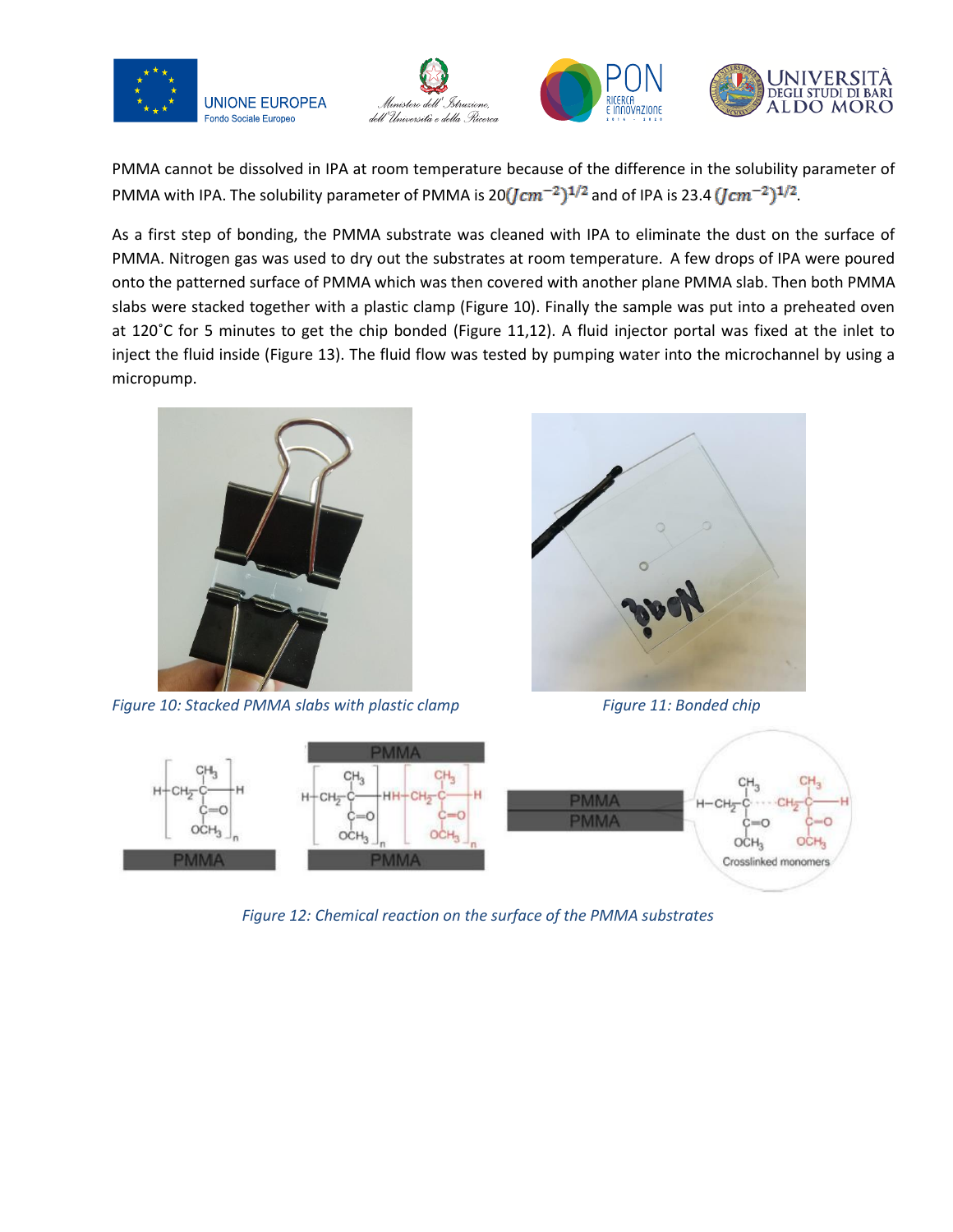







 *Figure 13: Fluid injector portal at inlet to inject the fluid*

#### **4.2 PC-PC bonding**

A one step solvent bonding method was introduced for polycarbonate (PC), too. This fast solvent bonding was realized by using acetone and pentane mixture solution at 3:7 ratio. PC is highly soluble in pure acetone at room temperature. n-pentane, a solvent with a boiling point of 36.1 °C, acted as a sacrificial solvent and acetone acted as the solvating solvent, as acetone's boiling point is 56.1 °C. PC is almost insoluble in n-pentane. The solution was poured between all the layers to be bonded. All the layers were hitched up together in the manner of final chip. Finally, the samples were put on a hot plate for 15s at 60˚C. The difference in the boiling point made npentane evaporate faster than acetone, which drastically increased the acetone concentration. The PC polymer chains became entangled with those on the two substrates, which led to a strong bonding (Figure 14) and all the layers bonded each other to become a single chip.



 *Figure 14: Example for bonded PC layers*